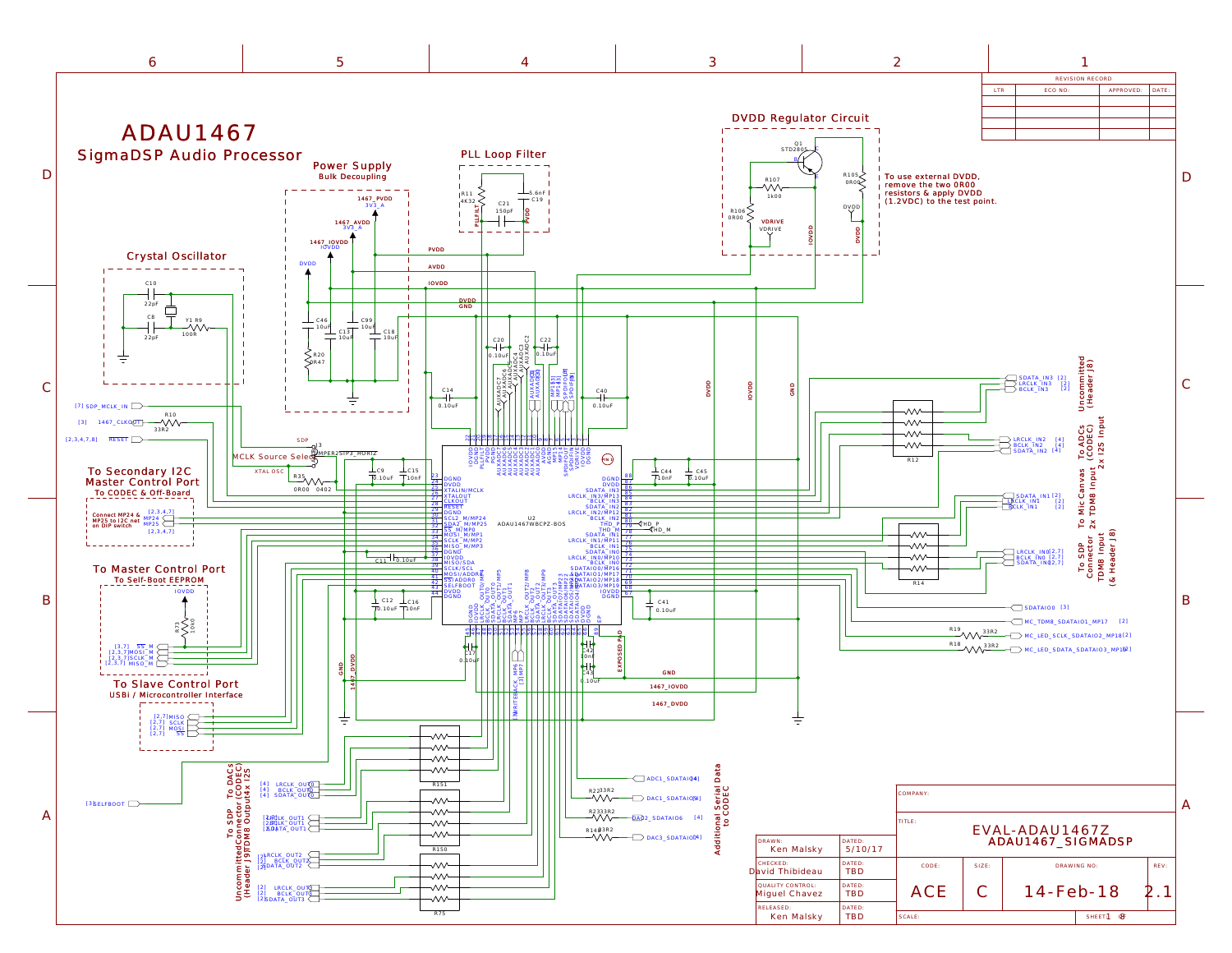B

D

C

| $\mathcal{Z}$ |            |                 |           |       |
|---------------|------------|-----------------|-----------|-------|
|               |            | REVISION RECORD |           |       |
|               | <b>LTR</b> | ECO NO:         | APPROVED: | DATE: |
|               |            |                 |           |       |
|               |            |                 |           |       |
|               |            |                 |           |       |
|               |            |                 |           |       |
|               |            |                 |           |       |
|               |            |                 |           |       |
|               |            |                 |           |       |
|               |            |                 |           |       |
|               |            |                 |           |       |
|               |            |                 |           |       |
|               |            |                 |           |       |
|               |            |                 |           |       |

| NREG<br>OVDD<br>OUT4 | J4<br>$\circ$ $\circ$<br>⊦o o–    |                      |          |                |                |                                            |      |   |
|----------------------|-----------------------------------|----------------------|----------|----------------|----------------|--------------------------------------------|------|---|
|                      |                                   |                      | COMPANY: |                |                |                                            |      | A |
|                      |                                   |                      | TITLE:   |                |                |                                            |      |   |
|                      | DRAWN:<br>Ken Malsky              | DATED:<br>5/10/17    |          |                | EVAL-ADAU1467Z |                                            |      |   |
|                      | CHECKED:<br>David Thibideau       | DATED:<br><b>TBD</b> | CODE:    | SIZE:          |                | DRAWING NO:                                | REV: |   |
|                      | QUALITY CONTROL:<br>Miguel Chavez | DATED:<br><b>TBD</b> | ACE      | $\overline{C}$ | 14-Feb-18      |                                            |      |   |
|                      | RELEASED:<br>Ken Malsky           | DATED:<br><b>TBD</b> | SCALE:   |                |                | SHEET <sub>2</sub> <sup><sup>8</sup></sup> |      |   |



<span id="page-1-0"></span>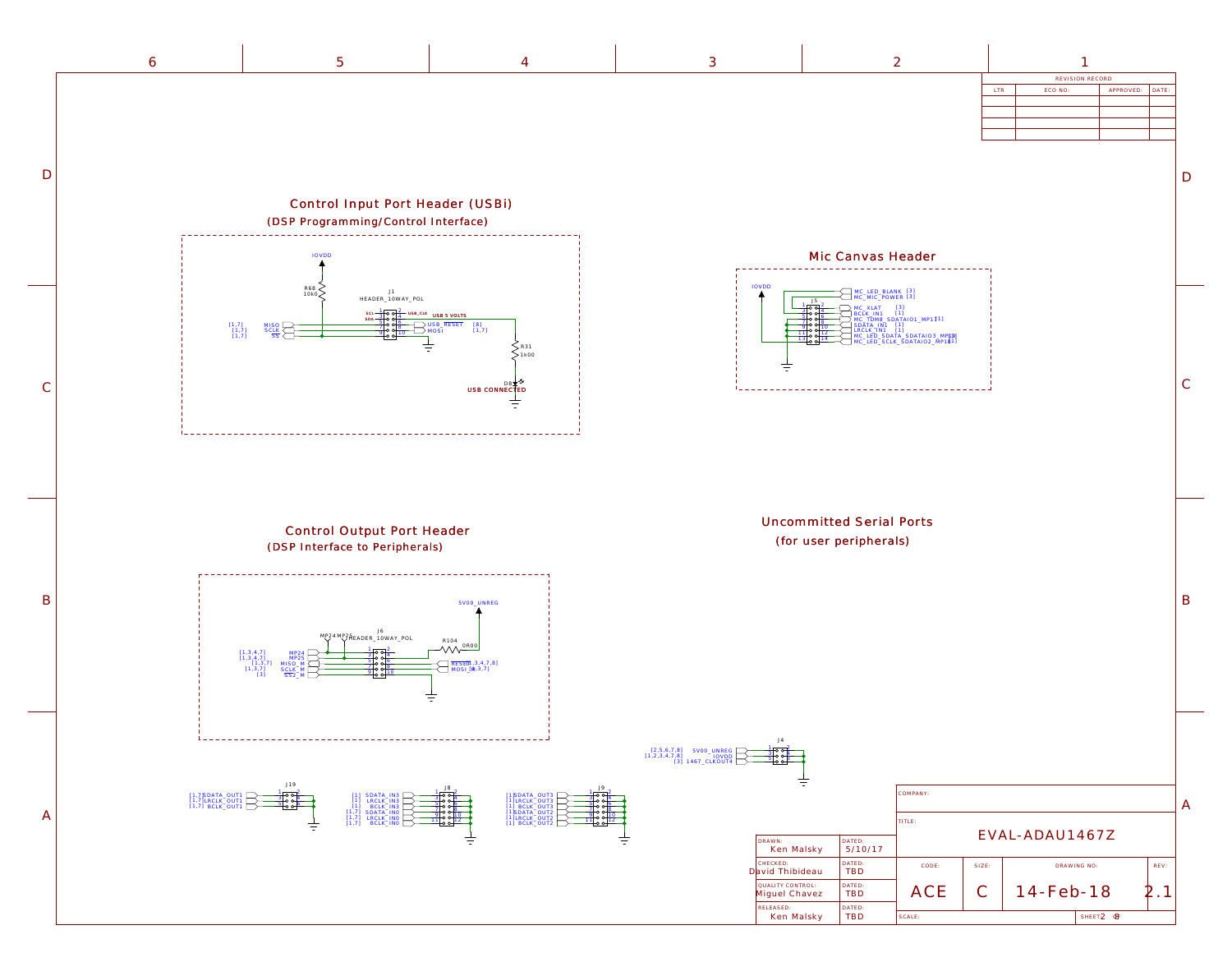| Ken Malsky                        | TRL           | SCALE: |           | SHEER | <b>&amp;</b> |
|-----------------------------------|---------------|--------|-----------|-------|--------------|
| RELEASED:                         | DATED:        |        |           |       |              |
| QUALITY CONTROL:<br>Miguel Chavez | DATED:<br>TBD |        | 14-Feb-18 |       |              |
| iviu inibiueau                    |               |        |           |       |              |

<span id="page-2-0"></span>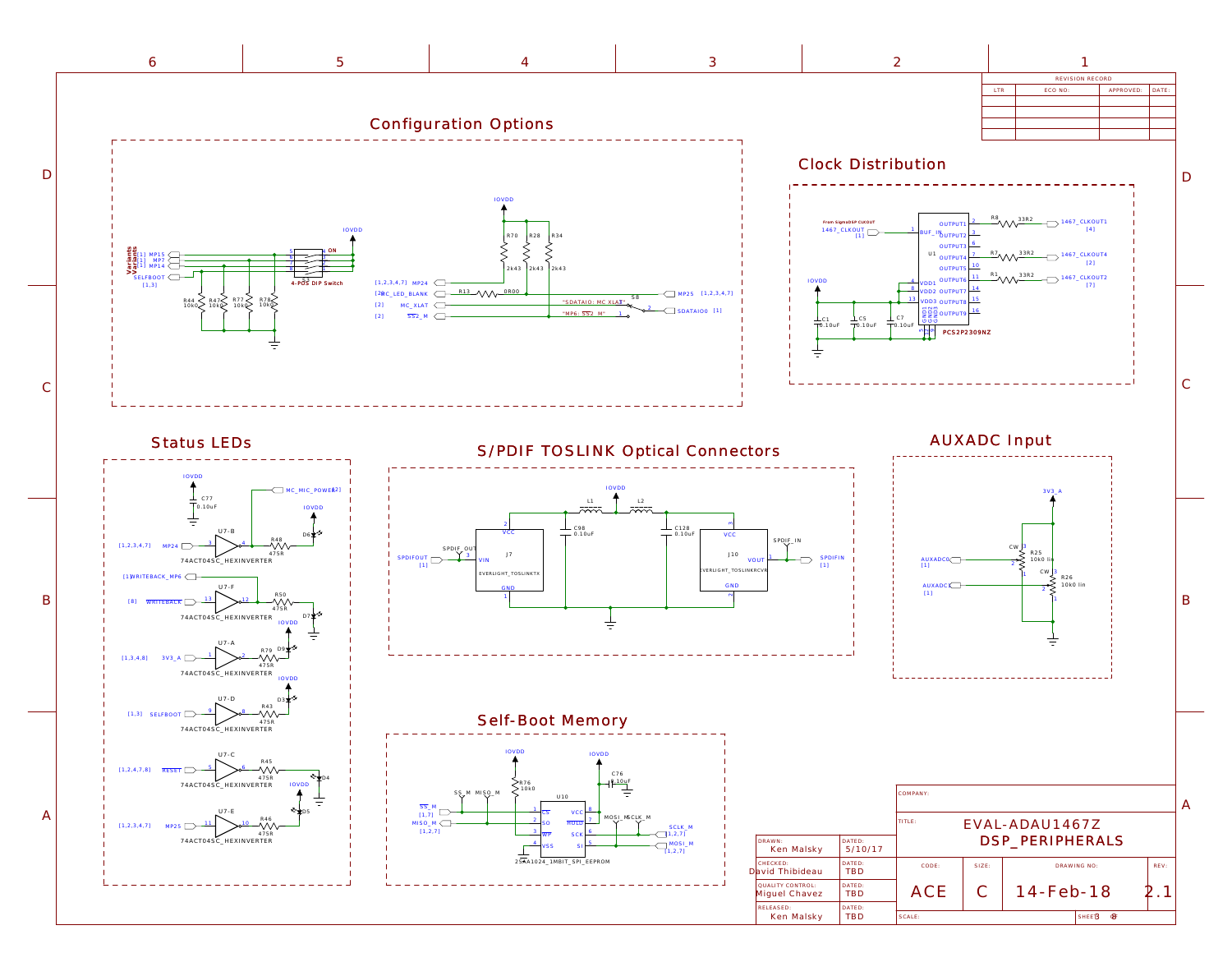|                                   |                      | COMPANY:                                 |           |                 |             |      |  |
|-----------------------------------|----------------------|------------------------------------------|-----------|-----------------|-------------|------|--|
| DRAWN:<br>Ken Malsky              | DATED:<br>5/10/17    | TITLE:<br>EVAL-ADAU1467Z<br>AD1937_CODEC |           |                 |             |      |  |
| CHECKED:<br>David Thibideau       | DATED:<br><b>TBD</b> | CODE:                                    | $SIZE$ :  | DRAWING NO:     |             | REV: |  |
| QUALITY CONTROL:<br>Miguel Chavez | DATED:<br><b>TBD</b> | ACE                                      | $\bigcap$ | $14 - Feb - 18$ |             |      |  |
| RELEASED:<br>Ken Malsky           | DATED:<br>TBD        | SCALE:                                   |           |                 | SHEET4<br>അ |      |  |

| $\tilde{\phantom{a}}$ |                 |         |           |       |  |
|-----------------------|-----------------|---------|-----------|-------|--|
|                       | REVISION RECORD |         |           |       |  |
|                       | <b>LTR</b>      | ECO NO: | APPROVED: | DATE: |  |
|                       |                 |         |           |       |  |
|                       |                 |         |           |       |  |

 $\mathbb D$ 

 $\overline{C}$ 

A

B

<span id="page-3-0"></span>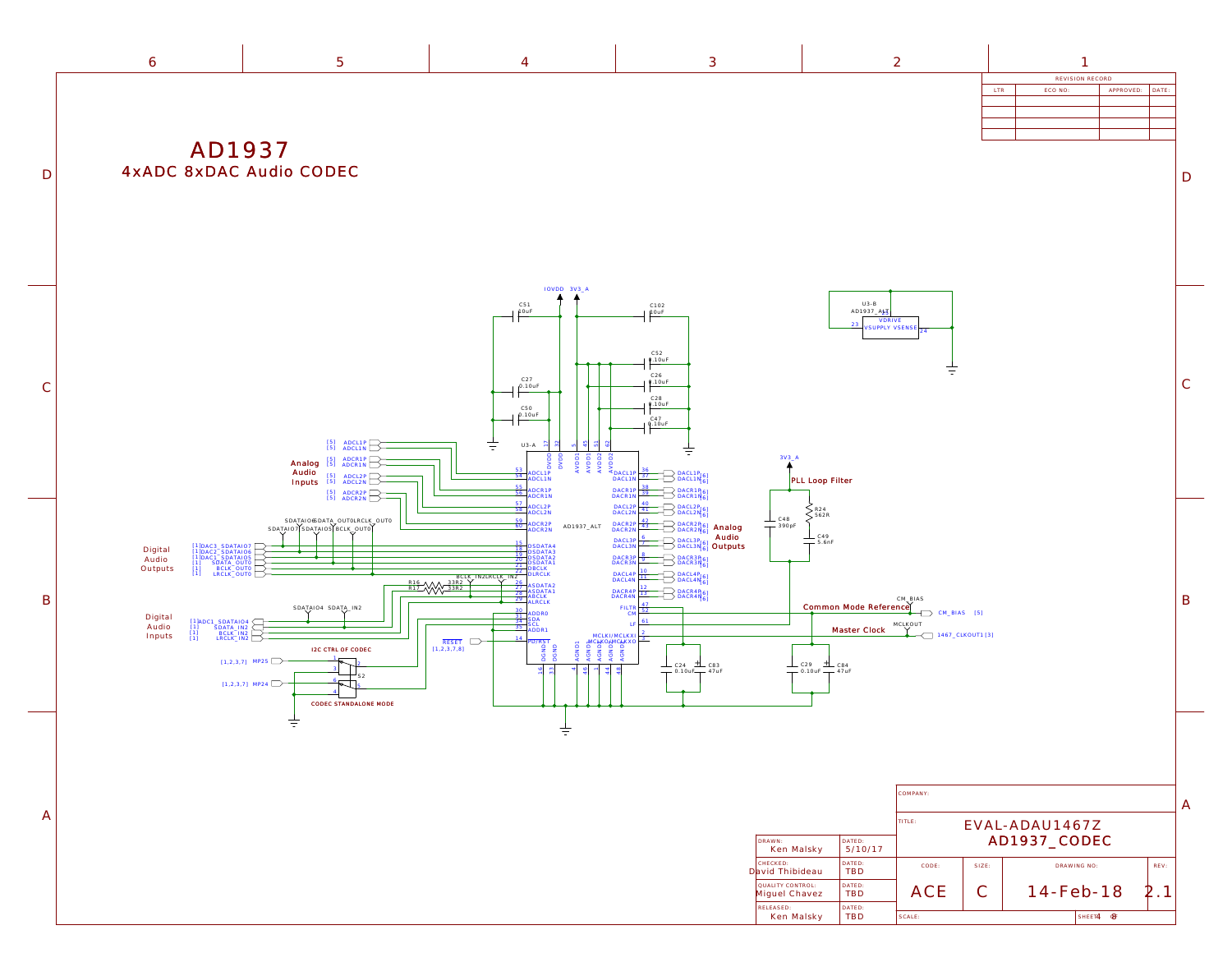<span id="page-4-0"></span>

| 3         |                                                      |                      | $\mathcal{Z}$                                        |                              |                                                                |                              |       |              |
|-----------|------------------------------------------------------|----------------------|------------------------------------------------------|------------------------------|----------------------------------------------------------------|------------------------------|-------|--------------|
|           |                                                      |                      |                                                      | LTR                          | ECO NO:                                                        | REVISION RECORD<br>APPROVED: | DATE: |              |
|           |                                                      |                      |                                                      |                              |                                                                |                              |       |              |
|           |                                                      |                      |                                                      |                              |                                                                |                              |       |              |
|           |                                                      |                      |                                                      |                              |                                                                |                              |       |              |
|           |                                                      |                      |                                                      |                              |                                                                |                              |       |              |
|           |                                                      |                      |                                                      |                              |                                                                |                              |       |              |
|           |                                                      |                      |                                                      |                              |                                                                |                              |       |              |
|           |                                                      |                      |                                                      |                              |                                                                |                              |       |              |
|           |                                                      |                      |                                                      |                              |                                                                |                              |       |              |
|           | $CM$ _BIAS<br>[4]                                    |                      | 3<br>$\overline{4}$<br>$\frac{1}{1}$ C25<br>- 47.0uF | $U4 - A$<br>ADA4610-1_SOT-23 | $\begin{array}{c} \text{AMP\_REF} \\ \text{[5,6]} \end{array}$ |                              |       |              |
|           |                                                      |                      | 5VOO_UNREG                                           | ADA4610-1_SOT-23             |                                                                |                              |       | $\mathbf B$  |
|           |                                                      |                      | COMPANY:                                             |                              |                                                                |                              |       | $\mathbb{A}$ |
| DRAWN:    |                                                      | DATED:               | $\ensuremath{\mathsf{T}}\xspace \textsf{ITLE}$ :     |                              | EVAL-ADAU1467Z<br>ADC_BUFFERS                                  |                              |       |              |
| CHECKED:  | Ken Malsky                                           | 5/10/17<br>DATED:    | CODE:                                                | SIZE:                        |                                                                | DRAWING NO:                  | REV:  |              |
|           | David Thibideau<br>QUALITY CONTROL:<br>Miguel Chavez | TBD<br>DATED:<br>TBD | ACE                                                  | $\mathcal{C}$                |                                                                | 14-Feb-18                    | 2.1   |              |
| RELEASED: | Ken Malsky                                           | DATED:<br>TBD        | $SCALE$ :                                            |                              |                                                                | SHEET5 <b>8</b>              |       |              |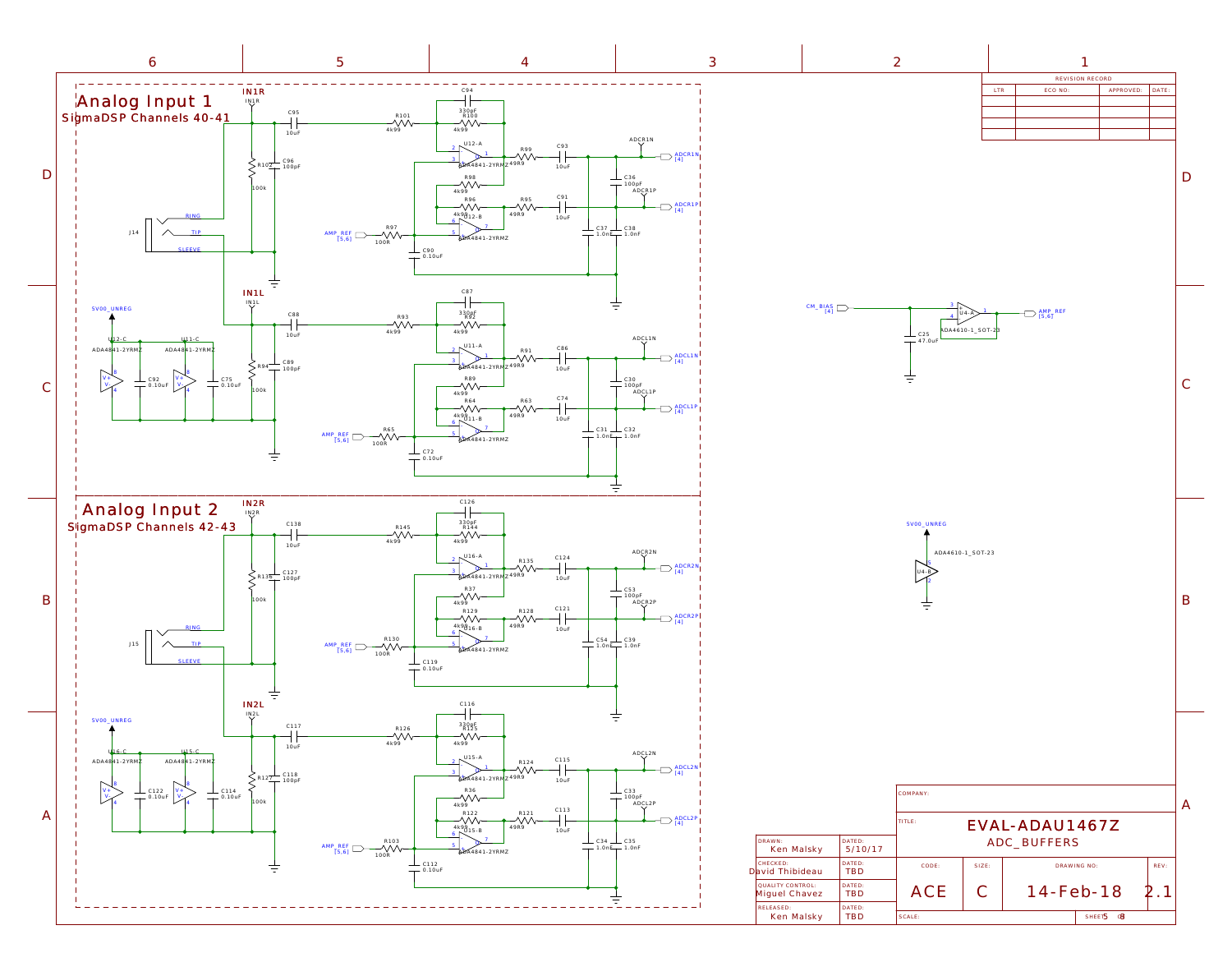<span id="page-5-0"></span>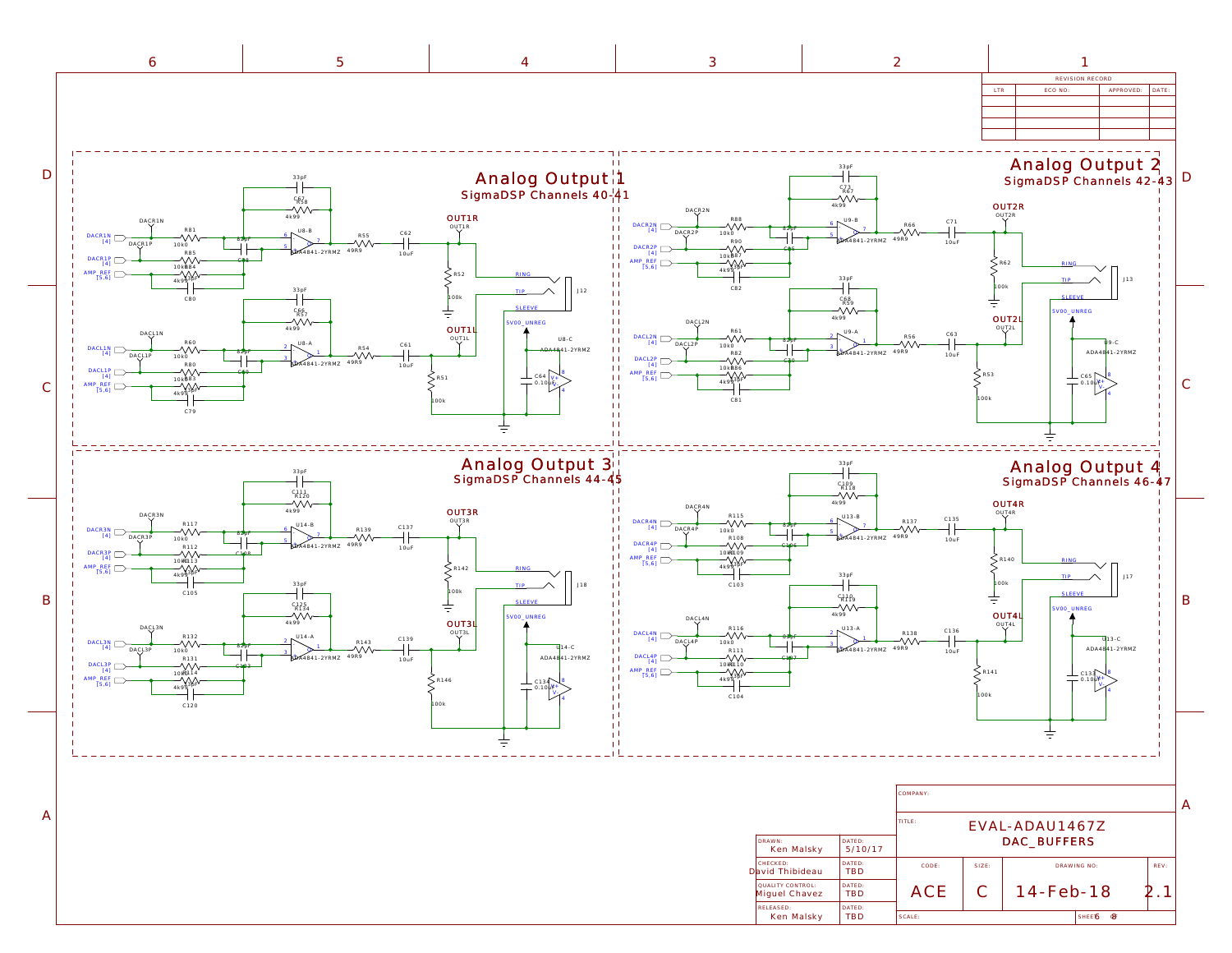Ken Malsky

TBD SCALE: SERVICE SHEET OF SHEET OF SHEET OF SHEET OF SHEET OF SHEET OF SHEET OF SHEET OF SHEET OF SHEET OF SHEET OF SHEET OF SHEET OF SHEET OF SHEET OF SHEET OF SHEET OF SHEET OF SHEET OF SHEET OF SHEET OF SHEET OF SHEET

|  |  |      | viston recor          |            |
|--|--|------|-----------------------|------------|
|  |  | LIN. | _ _ _ _ _<br>LUU INU. | . <i>.</i> |

| ltr | ECO NO: | APPROVED: DATE: |  |
|-----|---------|-----------------|--|
|     |         |                 |  |
|     |         |                 |  |
|     |         |                 |  |
|     |         |                 |  |
|     |         |                 |  |



<span id="page-6-0"></span>